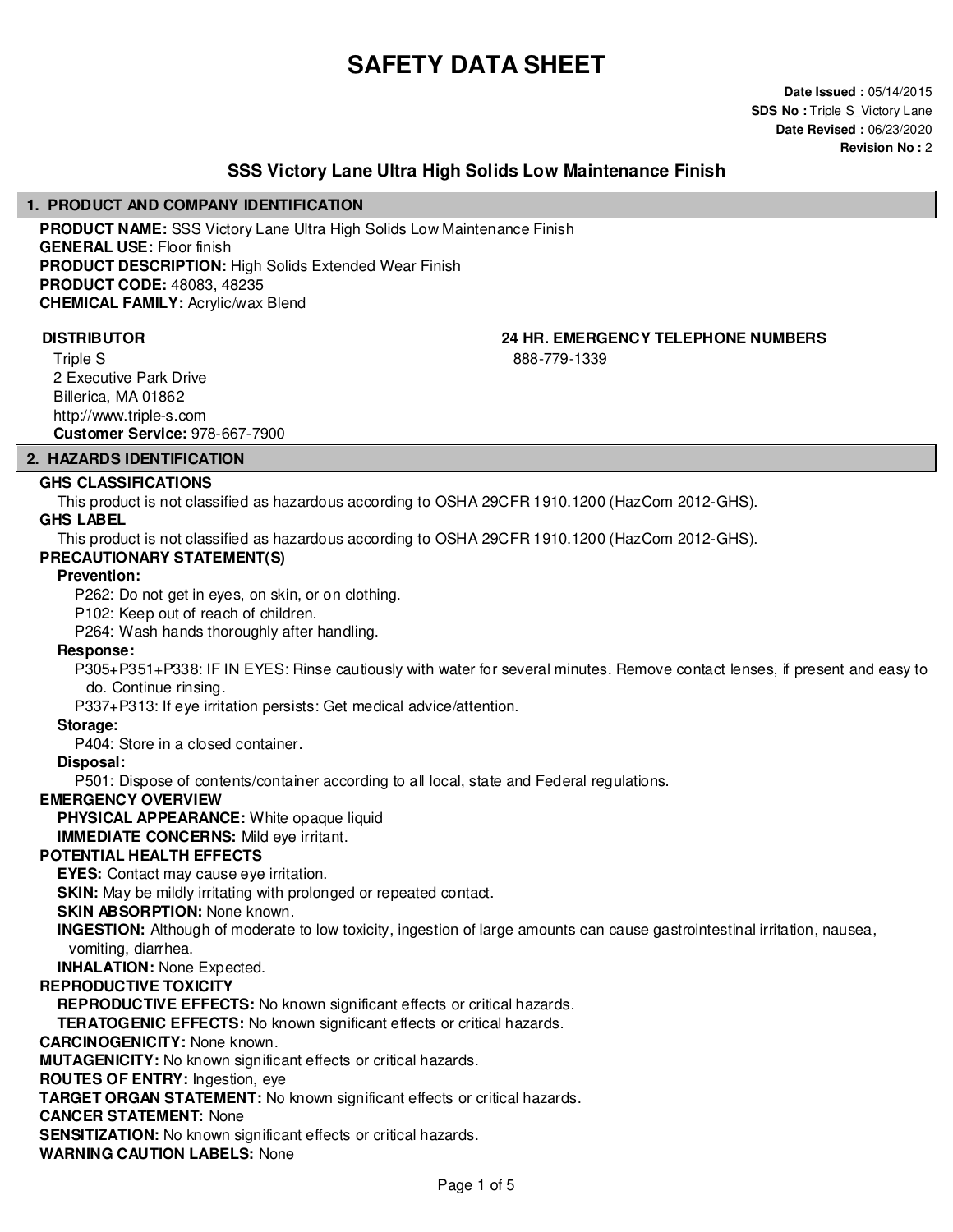# **3. COMPOSITION / INFORMATION ON INGREDIENTS Chemical Name Wt.% CAS** Acrylate Copolymer 15 - 20 TS Diethylene Glycol Ethyl Ether 5 - 10 111-90-0 2,2,4-trimethyl-1,3-pentanediol diisobutyrate 0 - 2 - 2 - 2 6846-50-0 Tributoxyethyl Phosphate 2 - 5 78-51-3 1 - 5 78-51-3 Oxidized Polyethylene 0 - 5 68441-17-8 2,5-furandione, polymer with propene 0 - 5 25722-45-6 Water 70 - 80 7732-18-5

**COMMENTS:** If CAS number is "TS", the specific chemical identity has been withheld as a trade secret.

#### **4. FIRST AID MEASURES**

**EYES:** Immediately flush eyes with plenty of water. Get medical attention, if irritation persists.

**SKIN:** Wash with soap and water. Get medical attention if irritation develops or persists.

**INGESTION:** Get immediate medical attention. Do not induce vomiting unless instructed to do so by poison center or physician.

**INHALATION:** No known significant effects or critical hazards.

#### **SIGNS AND SYMPTOMS OF OVEREXPOSURE**

**EYES:** Slight discomfort with redness, watering eyes.

**SKIN:** No known significant effects or critical hazards.

**SKIN ABSORPTION:** No known significant effects or critical hazards.

**INGESTION:** Irritation of mouth, throat, along with stomach upset, vomiting.

**INHALATION:** No known significant effects or critical hazards.

**ACUTE EFFECTS:** None known.

**CHRONIC EFFECTS:** No known significant effects or critical hazards.

#### **5. FIRE FIGHTING MEASURES**

**FLAMMABLE CLASS:** NA = Not Applicable **GENERAL HAZARD:** NA = Not Applicable **EXTINGUISHING MEDIA:** NA = Not Applicable **FIRE FIGHTING PROCEDURES:** NA = Not Applicable

#### **6. ACCIDENTAL RELEASE MEASURES**

**SMALL SPILL:** Avoid walking in product. Wipe up or otherwise flush small spills to sanitary sewer.

**LARGE SPILL:** Avoid walking in material. Prevent product from entering into stream, soil, storm sewer or other bodies of water.

#### **ENVIRONMENTAL PRECAUTIONS**

**WATER SPILL:** Avoid discharges into open waterways.

**LAND SPILL:** Avoid discharge to soil.

**AIR SPILL:** NA = Not Applicable

**SPECIAL PROTECTIVE EQUIPMENT:** Eye protection, rubber gloves, rubber boots to protect feet.

#### **7. HANDLING AND STORAGE**

#### **GENERAL PROCEDURES:** Close container after use.

**HANDLING:** Avoid contact with skin and eyes. Wash hands before eating, drinking, smoking or using toilet facilities.

**STORAGE:** Keep container closed to prevent drying out.

**STORAGE TEMPERATURE:** Store at ambient temperatures.

#### **8. EXPOSURE CONTROLS / PERSONAL PROTECTION**

#### **EXPOSURE GUIDELINES**

| OSHA HAZARDOUS COMPONENTS (29 CFR1910.1200) |                     |                        |     |                   |
|---------------------------------------------|---------------------|------------------------|-----|-------------------|
|                                             |                     | <b>EXPOSURE LIMITS</b> |     |                   |
| Chemical Name                               | <b>Type</b>         |                        | ppm | mg/m <sup>3</sup> |
| Diethylene Glycol Ethyl Ether               | <b>Supplier OEL</b> | <b>TWA</b>             | 25  | 140               |

#### **ENGINEERING CONTROLS:** None **PERSONAL PROTECTIVE EQUIPMENT**

**EYES AND FACE:** Safety glasses with side shields. **SKIN:** Rubber or other chemical resistant gloves.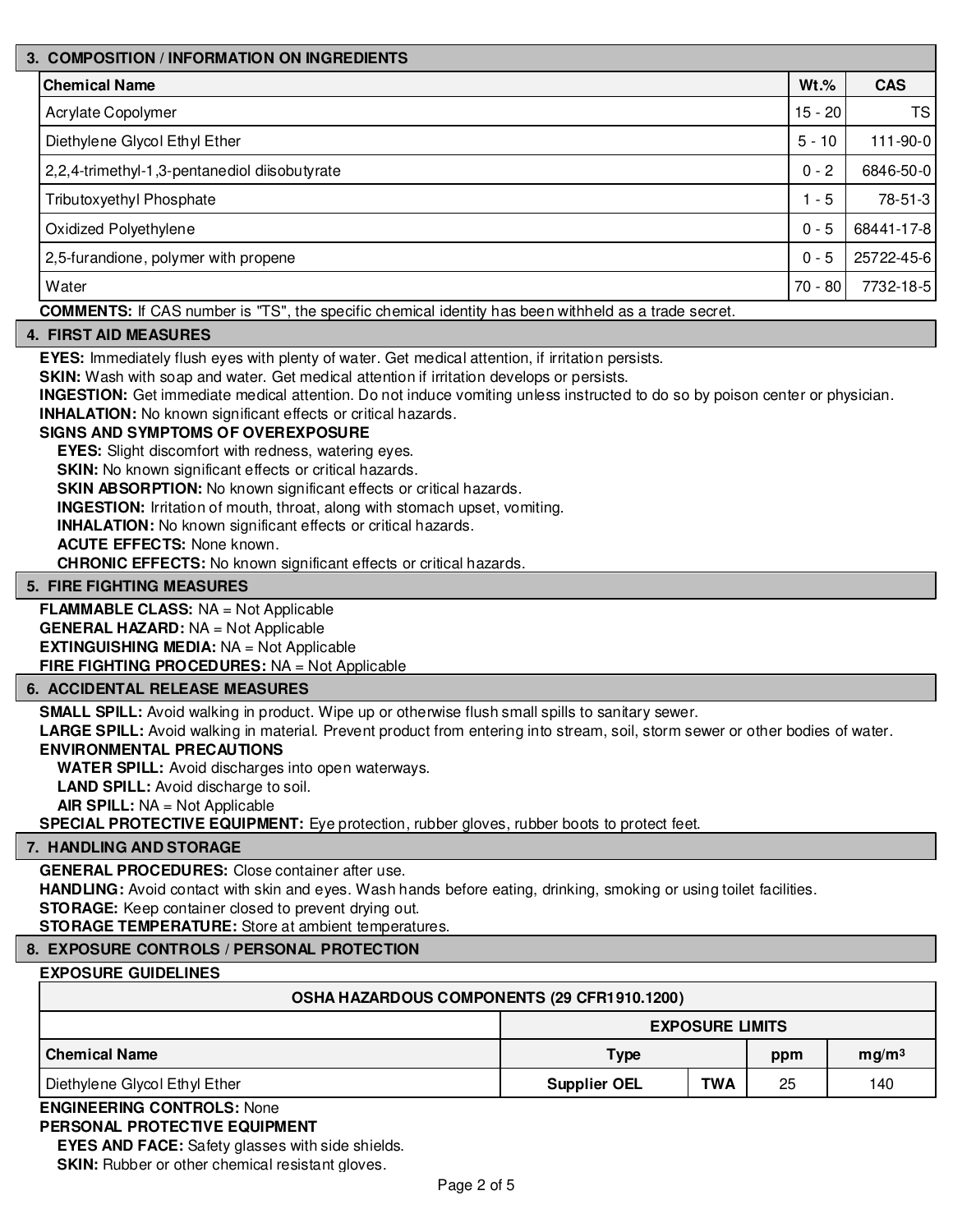**RESPIRATORY:** A respirator is not needed under normal and intended conditions of product use. **PROTECTIVE CLOTHING:** Protective footwear (rubber boots) should be worn when using product for it's intended use. **WORK HYGIENIC PRACTICES:** Wash with soap and water after handling. Do not eat, drink or smoke while using product.

#### **9. PHYSICAL AND CHEMICAL PROPERTIES**

**PHYSICAL STATE:** Liquid **ODOR:** Characteristic. **ODOR THRESHOLD:** Not Established **COLOR:** White emulsion **pH:** 8.0 to 9.0 **PERCENT VOLATILE: >70 FLASH POINT AND METHOD:** None **FLAMMABLE LIMITS:** N/A **AUTOIGNITION TEMPERATURE:** NA = Not Applicable **VAPOR PRESSURE:** Not Available **VAPOR DENSITY:** > 1 Air = 1 **BOILING POINT: 212° F; 100° C FREEZING POINT: 32° F; 0° C MELTING POINT:** Not Available **THERMAL DECOMPOSITION:** Not Available **SOLUBILITY IN WATER:** dispersable **EVAPORATION RATE:** (Water =1) 1.0 **DENSITY:** 8.60 at 20°C (68°F) **SPECIFIC GRAVITY:** 1.03 grams/ml. at 20°C (68°F) **VISCOSITY:** Water thin. **(VOC):** None

### **10. STABILITY AND REACTIVITY**

**REACTIVITY:** Stable **HAZARDOUS POLYMERIZATION: Will not occur. STABILITY:** No known significant effects or critical hazards. **CONDITIONS TO AVOID:** Strong oxidizing materials. **HAZARDOUS DECOMPOSITION PRODUCTS:** None Expected. **INCOMPATIBLE MATERIALS:** Strong acids, oxidizers.

#### **11. TOXICOLOGICAL INFORMATION**

#### **ACUTE TOXICITY**

| <b>Chemical Name</b>          | ORAL $LD_{50}$ (rat)  | DERMAL LD <sub>50</sub> (rabbit) |  |
|-------------------------------|-----------------------|----------------------------------|--|
| Acrylate Copolymer            | $> 10000$ mg/kg (rat) |                                  |  |
| Diethylene Glycol Ethyl Ether | 6031 mg/kg (mouse)    | 9143 mg/kg (rabbit)              |  |
| Tributoxyethyl Phosphate      | 3000 mg/kg (rat)      | 16 ml/kg (rabbit)                |  |

**DERMAL LD**<sub>50</sub>: No known significant effects or critical hazards.

**ORAL LD50:** Not Established

**INHALATION LC<sub>50</sub>:** No known significant effects or critical hazards.

**SKIN CORROSION/IRRITATION:** No known significant effects or critical hazards.

**SERIOUS EYE DAMAGE/IRRITATION:** Mild irritant

**RESPIRATORY OR SKIN SENSITISATION:** No known significant effects or critical hazards.

**GERM CELL MUTAGENICITY:** No known significant effects or critical hazards.

#### **CARCINOGENICITY**

**IARC:** No listed substance

**REPRODUCTIVE TOXICITY:** No known significant effects or critical hazards.

**12. ECOLOGICAL INFORMATION**

**ENVIRONMENTAL DATA:** No known significant effects or critical hazards. **ECOTOXICOLOGICAL INFORMATION:** Not Established **AQUATIC TOXICITY (ACUTE):** Not Established

#### **13. DISPOSAL CONSIDERATIONS**

**DISPOSAL METHOD:** Although not a hazardous waste, the discarding or disposal of this material should be done at a properly permitted facility in accordance with the regulations 40CFR 262, 263, 264, and 268. Additionally, the discarding or disposal of this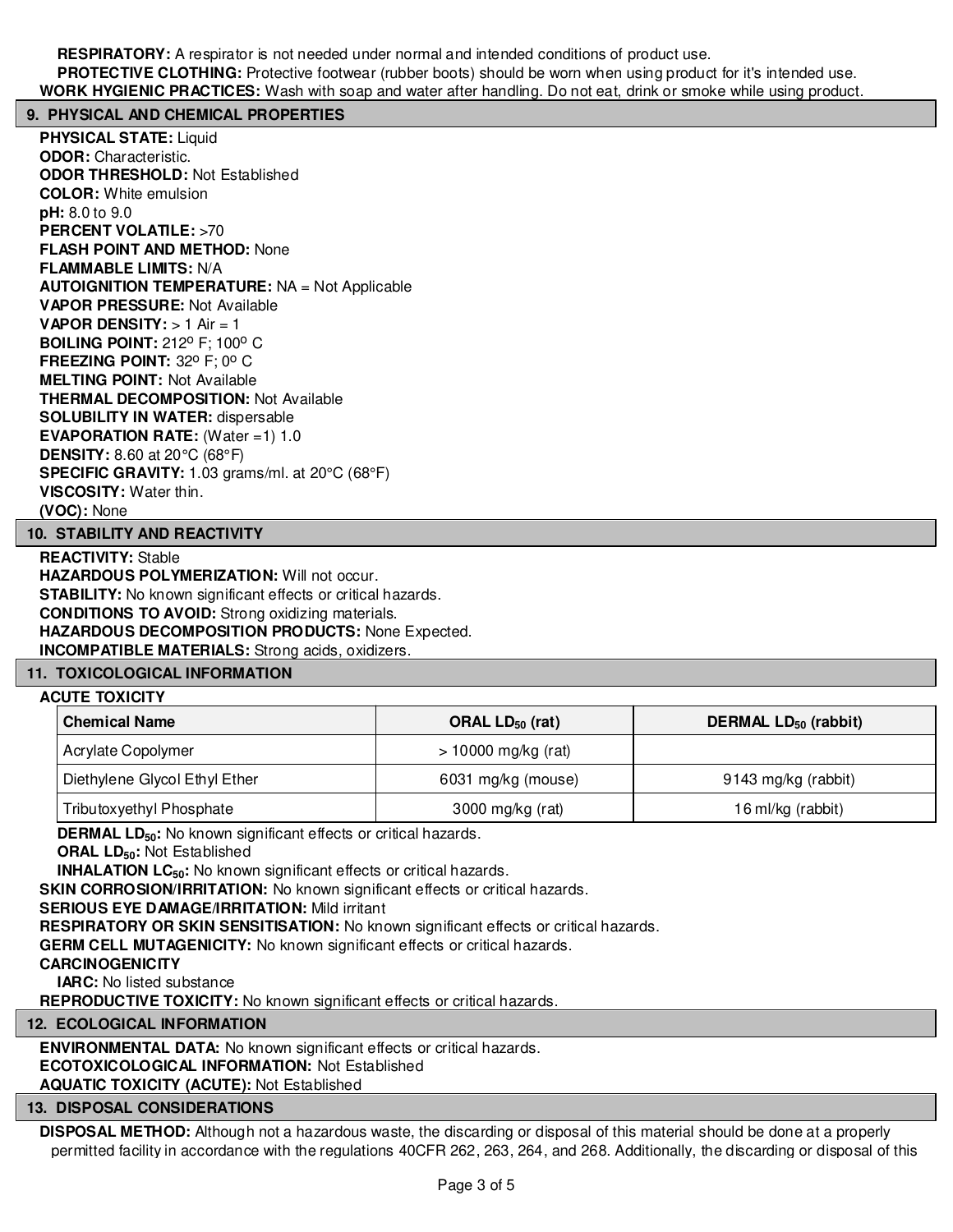| material may be further regulated by state, regional, or local regulations.<br>FOR LARGE SPILLS: Consult with local and state authorities for large volume disposal.<br><b>PRODUCT DISPOSAL:</b> See above.<br><b>EMPTY CONTAINER:</b> Rinse container with clear water. Offer container for recycling, or dispose of in trash.<br><b>RCRA/EPA WASTE INFORMATION: NA = Not Applicable</b>                                                                                                                                                                                                                                                                                             |          |            |                                     |
|---------------------------------------------------------------------------------------------------------------------------------------------------------------------------------------------------------------------------------------------------------------------------------------------------------------------------------------------------------------------------------------------------------------------------------------------------------------------------------------------------------------------------------------------------------------------------------------------------------------------------------------------------------------------------------------|----------|------------|-------------------------------------|
| <b>14. TRANSPORT INFORMATION</b>                                                                                                                                                                                                                                                                                                                                                                                                                                                                                                                                                                                                                                                      |          |            |                                     |
| DOT (DEPARTMENT OF TRANSPORTATION)<br>PROPER SHIPPING NAME: Not regulated.<br>U.S. CUSTOMS HARMONIZATION NUMBER: 3209.10.00.00<br>AIR (ICAO/IATA)<br><b>SHIPPING NAME:</b> Not regulated as a dangerous good.<br><b>VESSEL (IMO/IMDG)</b><br>SHIPPING NAME: Not regulated as a dangerous good.                                                                                                                                                                                                                                                                                                                                                                                        |          |            |                                     |
| <b>15. REGULATORY INFORMATION</b>                                                                                                                                                                                                                                                                                                                                                                                                                                                                                                                                                                                                                                                     |          |            |                                     |
| UNITED STATES<br>SARA TITLE III (SUPERFUND AMENDMENTS AND REAUTHORIZATION ACT)<br>311/312 HEALTH HAZARDS: Health - Acute<br>311/312 PHYSICAL HAZARDS: NA = Not Applicable<br>313 REPORTABLE INGREDIENTS: Diethylene Glycol Butyl Ether 112-34-5 (Category: N230 Certain Glycol Ethers)<br><b>EPCRA SECTION 313 SUPPLIER NOTIFICATION</b>                                                                                                                                                                                                                                                                                                                                              |          |            |                                     |
| <b>Chemical Name</b>                                                                                                                                                                                                                                                                                                                                                                                                                                                                                                                                                                                                                                                                  | $Wt.$ %  | <b>CAS</b> | <b>Comments</b>                     |
|                                                                                                                                                                                                                                                                                                                                                                                                                                                                                                                                                                                                                                                                                       |          |            |                                     |
| Diethylene Glycol Ethyl Ether                                                                                                                                                                                                                                                                                                                                                                                                                                                                                                                                                                                                                                                         | $5 - 10$ |            | 111-90-0 N230 Certain Glycol Ethers |
| 302/304 EMERGENCY PLANNING<br><b>EMERGENCY PLAN: NA = Not Applicable</b><br>CERCLA (COMPREHENSIVE RESPONSE, COMPENSATION, AND LIABILITY ACT)<br><b>CERCLA REGULATORY:</b> NA = Not Applicable<br><b>TSCA (TOXIC SUBSTANCE CONTROL ACT)</b><br><b>TSCA REGULATORY:</b> All ingredients are listed on the TSCA Chemical Inventory.<br><b>CLEAN AIR ACT</b><br>40 CFR PART 68--- RISK MANAGEMENT FOR CHEMICAL ACCIDENT RELEASE PREVENTION: No listed substance<br><b>CLEAN AIR ACT (HAZARDOUS AIR POLLUTANTS): No listed substance</b><br><b>CALIFORNIA PROPOSITION 65: No listed substance</b><br><b>CLEAN WATER ACT: No listed substance</b><br><b>CARCINOGEN:</b> No listed substance |          |            |                                     |
| <b>16. OTHER INFORMATION</b>                                                                                                                                                                                                                                                                                                                                                                                                                                                                                                                                                                                                                                                          |          |            |                                     |

FOR CHEMICAL ACCIDENT RELEASE PREVENTION, CLEAN AIR ACT (HAZARDOUS AIR POLLUTANTS). **Section 16:** ADDITIONAL SDS INFORMATION.

| <b>HMIS RATING</b>     |  |  |  |
|------------------------|--|--|--|
| <b>HEALTH</b>          |  |  |  |
| <b>FLAMMABILITY</b>    |  |  |  |
| <b>PHYSICAL HAZARD</b> |  |  |  |
| PERSONAL PROTECTION    |  |  |  |

## **ADDITIONAL SDS INFORMATION:** Rev 1.1.0

**MANUFACTURER DISCLAIMER:** This company cannot anticipate all conditions of handling and use of this product. Therefore, this company accepts no responsibility for results obtained by the application of this information, or the safety and suitability of the product either alone or in combination with

PROPER SHIPPING NAME VESSEL (IMO/IMDG) - SHIPPING NAME. **Section 15:** 311/312 PHYSICAL HAZARDS, CLEAN WATER ACT, 313 REPORTABLE INGREDIENTS, CALIFORNIA PROPOSITION 65, 40 CFR PART 68---RISK MANAGEMENT

**NFPA CODES**

**0 1 0**